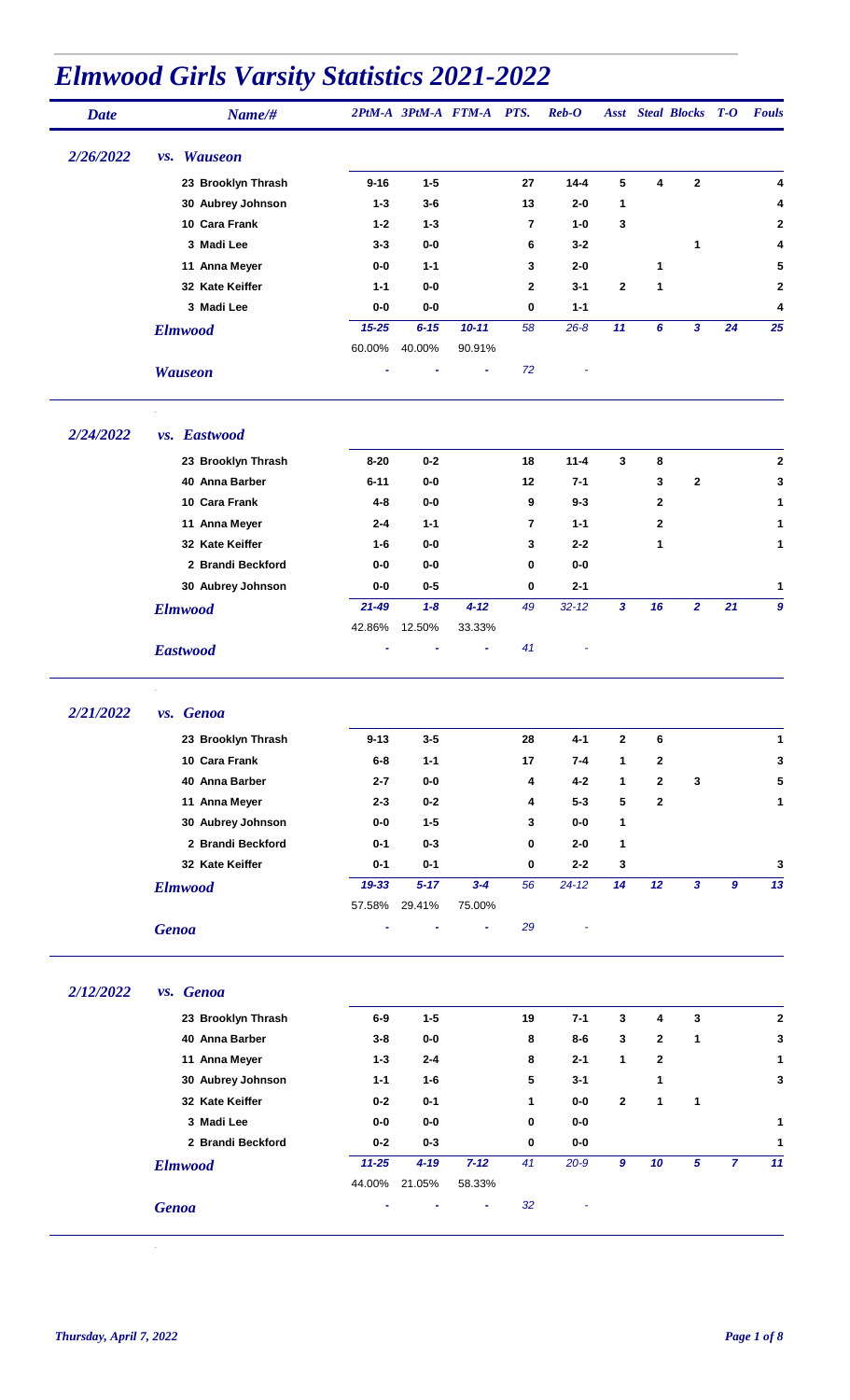| <b>Date</b> | Name/#              |           |                           | 2PtM-A 3PtM-A FTM-A PTS. |              | $\boldsymbol{Reb}\text{-}\boldsymbol{O}$ |                 |              | <b>Asst</b> Steal Blocks T-O |    | <b>Fouls</b> |
|-------------|---------------------|-----------|---------------------------|--------------------------|--------------|------------------------------------------|-----------------|--------------|------------------------------|----|--------------|
| 2/10/2022   | vs. Lake            |           |                           |                          |              |                                          |                 |              |                              |    |              |
|             | 23 Brooklyn Thrash  | 14-33     | $0-5$                     |                          | 34           | $17 - 8$                                 | 3               | 6            |                              |    | 5            |
|             | 10 Cara Frank       | $4 - 10$  | 0-0                       |                          | 14           | $16 - 6$                                 | 1               | $\mathbf{2}$ |                              |    | 1            |
|             | 40 Anna Barber      | $3-6$     | 0-0                       |                          | 7            | $11 - 5$                                 |                 | $\mathbf{2}$ | $\mathbf 1$                  |    | 3            |
|             | 30 Aubrey Johnson   | $1 - 3$   | $0 - 3$                   |                          | $\mathbf{2}$ | $6 - 3$                                  |                 | $\mathbf{2}$ |                              |    | 5            |
|             | 32 Kate Keiffer     | $0 - 6$   | $0-0$                     |                          | 1            | $4 - 3$                                  | 5               | 1            |                              |    | 3            |
|             | 11 Anna Meyer       | $0 - 1$   | $0 - 1$                   |                          | 0            | $1 - 0$                                  | 5               |              |                              |    | 4            |
|             | 2 Brandi Beckford   | $0-0$     | $0-0$                     |                          | 0            | $1 - 0$                                  |                 |              |                              |    |              |
|             | <b>Elmwood</b>      | 22-59     | $0 - 9$                   | $14 - 20$                | 58           | 56-25                                    | 14              | 13           | $\mathbf{1}$                 | 35 | 21           |
|             |                     | 37.29%    | 0.00%                     | 70.00%                   |              |                                          |                 |              |                              |    |              |
|             | <b>Lake</b>         |           |                           | ä,                       | 68           |                                          |                 |              |                              |    |              |
| 2/7/2022    | <i>vs.</i> Carey    |           |                           |                          |              |                                          |                 |              |                              |    |              |
|             | 40 Anna Barber      | $9 - 11$  | $0-0$                     |                          | 20           | $4 - 4$                                  | 1               | $\mathbf{1}$ | $\mathbf{1}$                 |    | 4            |
|             | 23 Brooklyn Thrash  | $8 - 15$  | $0 - 6$                   |                          | 17           | $6-2$                                    | 5               | 6            |                              |    | 1            |
|             | 10 Cara Frank       | $7 - 10$  | $0 - 1$                   |                          | 14           | $7 - 4$                                  | $\mathbf{2}$    | 7            |                              |    | 3            |
|             | 30 Aubrey Johnson   | $2 - 2$   | $1 - 3$                   |                          | 7            | $2 - 2$                                  | 4               |              |                              |    |              |
|             | 32 Kate Keiffer     | $1 - 2$   | $0-0$                     |                          | $\mathbf{2}$ | $2 - 1$                                  | 3               | 1            |                              |    |              |
|             | 11 Anna Meyer       | $0 - 1$   | $0-1$                     |                          | 1            | $3 - 1$                                  | $\mathbf{2}$    | 3            |                              |    | 2            |
|             | 2 Brandi Beckford   | $0 - 1$   | $0-0$                     |                          | 0            | $0-0$                                    |                 |              |                              |    |              |
|             | <b>Elmwood</b>      | $27 - 42$ | $1 - 11$                  | $4-9$                    | 61           | $24 - 14$                                | 17              | 18           | $\mathbf{1}$                 | 20 | 10           |
|             |                     | 64.29%    | 9.09%                     | 44.44%                   |              |                                          |                 |              |                              |    |              |
|             | <b>Carey</b>        |           |                           | ٠                        | 53           |                                          |                 |              |                              |    |              |
| 1/27/2022   | <i>vs.</i> Woodmore |           |                           |                          |              |                                          |                 |              |                              |    |              |
|             | 23 Brooklyn Thrash  | $6 - 12$  | $2 - 5$                   |                          | 25           | $14-3$                                   | 2               | 4            | 1                            |    | 5            |
|             | 40 Anna Barber      | $3 - 7$   | $0-0$                     |                          | 9            | $3 - 2$                                  |                 | $\mathbf 2$  | 1                            |    | 5            |
|             | 10 Cara Frank       | $3-9$     | $0 - 1$                   |                          | 6            | $6-2$                                    | $\mathbf{1}$    | $\mathbf{2}$ |                              |    | $\mathbf 2$  |
|             | 11 Anna Meyer       | $0 - 1$   | $1 - 3$                   |                          | 5            | $0-0$                                    | 1               | 1            |                              |    | 4            |
|             | 30 Aubrey Johnson   | $0 - 1$   | $0 - 3$                   |                          | 1            | $1 - 1$                                  |                 |              |                              |    |              |
|             | 32 Kate Keiffer     | $0 - 3$   | $0 - 2$                   |                          | 0            | $3 - 2$                                  | 1               | 1            |                              |    | 3            |
|             | 2 Brandi Beckford   | $0 - 1$   | $0-0$                     |                          | 0            | $0-0$                                    |                 | 1            |                              |    | $\mathbf 2$  |
|             | <b>Elmwood</b>      | $12 - 34$ | $3 - 14$                  | $13 - 20$                | 46           | $27 - 10$                                | $5\phantom{.0}$ | 11           | $\overline{2}$               | 14 | 21           |
|             |                     | 35.29%    | 21.43%                    | 65.00%                   |              |                                          |                 |              |                              |    |              |
|             | <b>Woodmore</b>     |           |                           | ۰                        | 42           |                                          |                 |              |                              |    |              |
| 1/22/2022   | vs. Fostoria        |           |                           |                          |              |                                          |                 |              |                              |    |              |
|             | 23 Brooklyn Thrash  | $9 - 15$  | $1 - 2$                   |                          | 31           | $10 - 5$                                 | 5               | 5            |                              |    | $\mathbf{1}$ |
|             | 10 Cara Frank       | $5 - 14$  | $0 - 1$                   |                          | 17           | $6-3$                                    | 5               | 2            |                              |    | 3            |
|             | 40 Anna Barber      | 4-6       | $0 - 1$                   |                          | 9            | $14 - 4$                                 | 1               | 3            | $\mathbf{1}$                 |    | 4            |
|             | 30 Aubrey Johnson   | $1 - 2$   | $2 - 7$                   |                          | 8            | $1 - 0$                                  | $\overline{2}$  | 3            | 1                            |    | $\mathbf 2$  |
|             | 32 Kate Keiffer     | $1 - 2$   | $0-0$                     |                          | $\mathbf{2}$ | $1 - 0$                                  |                 | 1            |                              |    |              |
|             | 11 Anna Meyer       | $0 - 1$   | $0 - 1$                   |                          | $\mathbf{2}$ | $2 - 1$                                  | 8               | $\mathbf{2}$ |                              |    | $\mathbf 2$  |
|             |                     | $0-2$     | $0-2$                     |                          | 0            | $2 - 1$                                  |                 | $\mathbf 2$  |                              |    |              |
|             |                     |           |                           |                          |              |                                          |                 |              |                              |    |              |
|             | 2 Brandi Beckford   |           |                           |                          |              |                                          |                 |              |                              |    |              |
|             | <b>Elmwood</b>      | $20 - 42$ | $3 - 14$<br>47.62% 21.43% | $20 - 28$<br>71.43%      | 69           | $36 - 14$                                | 21              | 18           | $\overline{2}$               | 23 | 12           |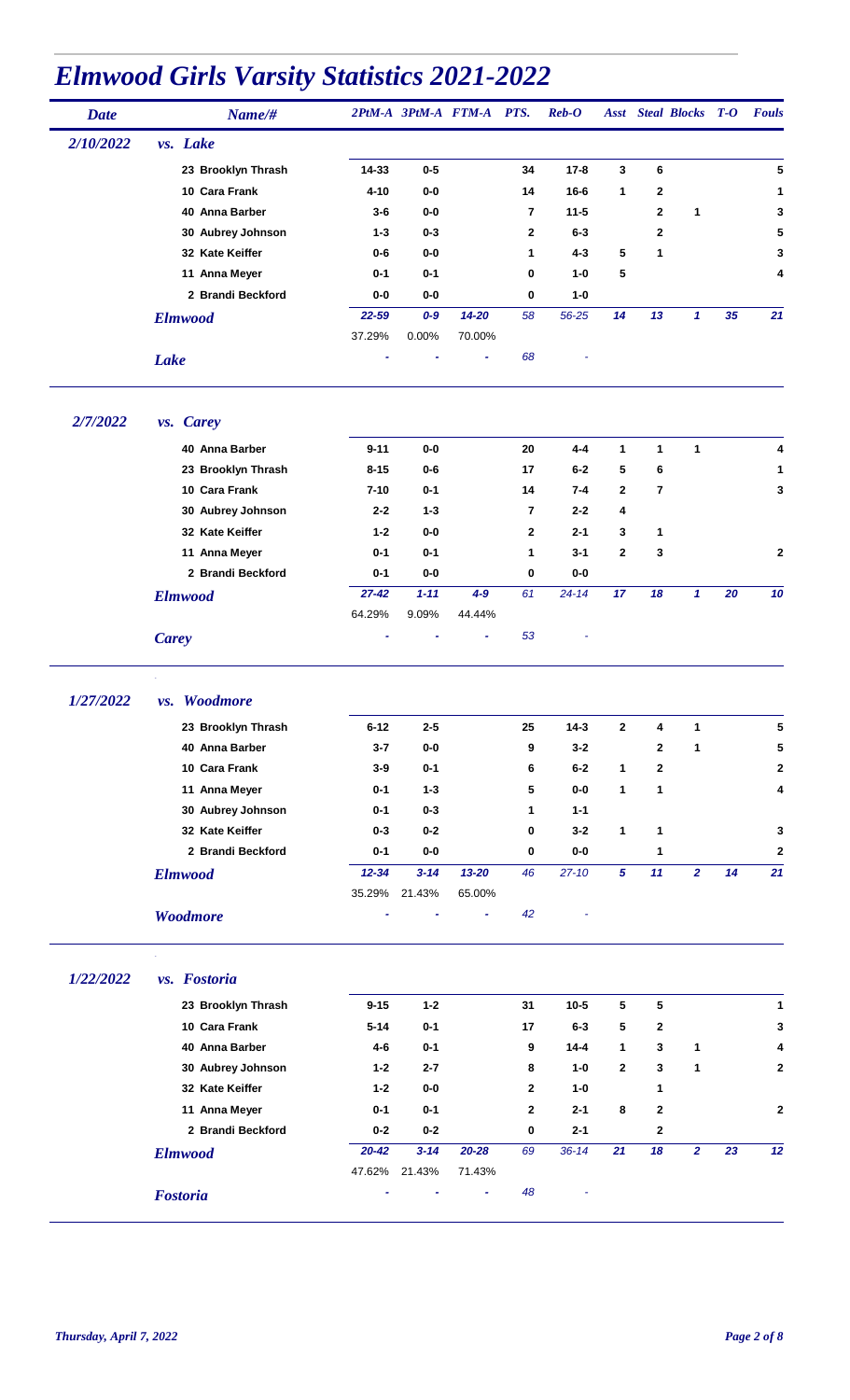| <b>Date</b> | Name/#             |           |          | 2PtM-A 3PtM-A FTM-A PTS. |                | $\boldsymbol{Reb}\text{-}\boldsymbol{O}$ |              |              | <b>Asst</b> Steal Blocks <b>T-O</b> |   | <b>Fouls</b> |
|-------------|--------------------|-----------|----------|--------------------------|----------------|------------------------------------------|--------------|--------------|-------------------------------------|---|--------------|
| 1/18/2022   | vs. Otsego         |           |          |                          |                |                                          |              |              |                                     |   |              |
|             | 23 Brooklyn Thrash | $9 - 12$  | $2 - 3$  |                          | 24             | $11 - 3$                                 | $\mathbf{2}$ | 5            |                                     |   |              |
|             | 40 Anna Barber     | 7-8       | 0-0      |                          | 14             | $5 - 3$                                  | $\mathbf{2}$ | 1            |                                     |   | 1            |
|             | 10 Cara Frank      | $4 - 12$  | $0-0$    |                          | 8              | $5 - 4$                                  | 4            | $\mathbf{2}$ |                                     |   | 1            |
|             | 11 Anna Meyer      | $1 - 1$   | $2 - 4$  |                          | 8              | $1-0$                                    | 3            | $\mathbf{2}$ |                                     |   | 3            |
|             | 2 Brandi Beckford  | $1 - 1$   | $2 - 6$  |                          | 8              | $3-0$                                    | 2            |              |                                     |   |              |
|             | 30 Aubrey Johnson  | $1 - 2$   | $1 - 4$  |                          | 5              | $1 - 1$                                  | $\mathbf 2$  | 1            |                                     |   | 1            |
|             | 22 Riley Daniels   | $1 - 1$   | $0-0$    |                          | $\mathbf{2}$   | $0-0$                                    |              |              |                                     |   |              |
|             | 32 Kate Keiffer    | $0-0$     | $0 - 2$  |                          | $\bf{0}$       | $1 - 1$                                  | 6            |              |                                     |   | 1            |
|             | 20 Allyie Reynolds | 0-0       | $0-0$    |                          | $\mathbf 0$    | $0-0$                                    | $\mathbf{1}$ | 1            |                                     |   | $\mathbf 2$  |
|             | 3 Madi Lee         | $0-0$     | $0 - 1$  |                          | $\mathbf 0$    | $0-0$                                    |              | 1            |                                     |   |              |
|             | <b>Elmwood</b>     | $24 - 37$ | $7 - 20$ | $0 - 1$                  | 69             | $27 - 12$                                | 22           | 13           |                                     | 6 | 9            |
|             |                    | 64.86%    | 35.00%   | 0.00%                    |                |                                          |              |              |                                     |   |              |
|             | <b>Otsego</b>      |           |          | ٠                        | $\overline{7}$ | ٠                                        |              |              |                                     |   |              |

#### *1/17/2022 vs. Liberty Center*

| 23 Brooklyn Thrash    | $5 - 11$  | $1 - 5$  |         | 20 | $6-4$    | 4            | 9            | 1            |    | 1 |
|-----------------------|-----------|----------|---------|----|----------|--------------|--------------|--------------|----|---|
| 11 Anna Meyer         | $0 - 3$   | $4 - 8$  |         | 13 | $2 - 0$  | 3            | 1            | $\mathbf{2}$ |    | 4 |
| 40 Anna Barber        | 4-5       | $0-0$    |         | 8  | $8 - 3$  |              |              | $\mathbf{2}$ |    |   |
| 30 Aubrey Johnson     | $0 - 1$   | $2 - 8$  |         | 6  | $0-0$    | $\mathbf{2}$ | $\mathbf{2}$ | $\mathbf{2}$ |    | 1 |
| 10 Cara Frank         | $3 - 7$   | $0 - 1$  |         | 6  | $1 - 1$  | 1            | 5            |              |    |   |
| 32 Kate Keiffer       | $0 - 1$   | $0-0$    |         | 0  | $2 - 1$  | 1            |              |              |    |   |
| 2 Brandi Beckford     | $0-0$     | $0 - 3$  |         | 0  | $0-0$    |              | 1            |              |    |   |
| <b>Elmwood</b>        | $12 - 28$ | $7 - 25$ | $8 - 9$ | 53 | $19 - 9$ | 11           | 18           | 7            | 12 | 6 |
|                       | 42.86%    | 28.00%   | 88.89%  |    |          |              |              |              |    |   |
| <b>Liberty Center</b> |           |          | ٠       | 37 |          |              |              |              |    |   |
|                       |           |          |         |    |          |              |              |              |    |   |

#### *1/15/2022 vs. Hopewell-Loudon*

| 23 Brooklyn Thrash     | $7 - 16$  | $2 - 3$  |         | 28           | $14 - 5$  | 3              | 11 | $\mathbf{1}$ |    |              |
|------------------------|-----------|----------|---------|--------------|-----------|----------------|----|--------------|----|--------------|
| 40 Anna Barber         | 4-9       | $0-0$    |         | 8            | $10 - 4$  | 1              |    | 5            |    | 3            |
| 2 Brandi Beckford      | $0 - 4$   | $2 - 3$  |         | 6            | $4 - 3$   |                | 1  |              |    | $\mathbf{2}$ |
| 30 Aubrey Johnson      | $0 - 2$   | $1 - 1$  |         | 3            | $2 - 1$   | $\mathbf{2}$   | 1  |              |    | $\mathbf{2}$ |
| 32 Kate Keiffer        | $1 - 1$   | $0 - 3$  |         | $\mathbf{2}$ | $1 - 1$   |                |    |              |    | $\mathbf{2}$ |
| 10 Cara Frank          | $1 - 6$   | $0 - 2$  |         | $\mathbf{2}$ | $5 - 1$   | 1              |    |              |    | 1            |
| 20 Allyie Reynolds     | 0-0       | $0-0$    |         | 0            | $1-0$     |                |    |              |    |              |
| 11 Anna Meyer          | 0-0       | $0-0$    |         | $\bf{0}$     | $0-0$     |                | 1  |              |    | 4            |
| 3 Madi Lee             | 0-0       | $0-0$    |         | 0            | $0-0$     |                |    |              |    |              |
| <b>Elmwood</b>         | $13 - 38$ | $5 - 12$ | $8 - 9$ | 49           | $37 - 15$ | $\overline{7}$ | 14 | 6            | 16 | 14           |
|                        | 34.21%    | 41.67%   | 88.89%  |              |           |                |    |              |    |              |
| <b>Hopewell-Loudon</b> |           |          | ٠       | 16           | ٠         |                |    |              |    |              |
|                        |           |          |         |              |           |                |    |              |    |              |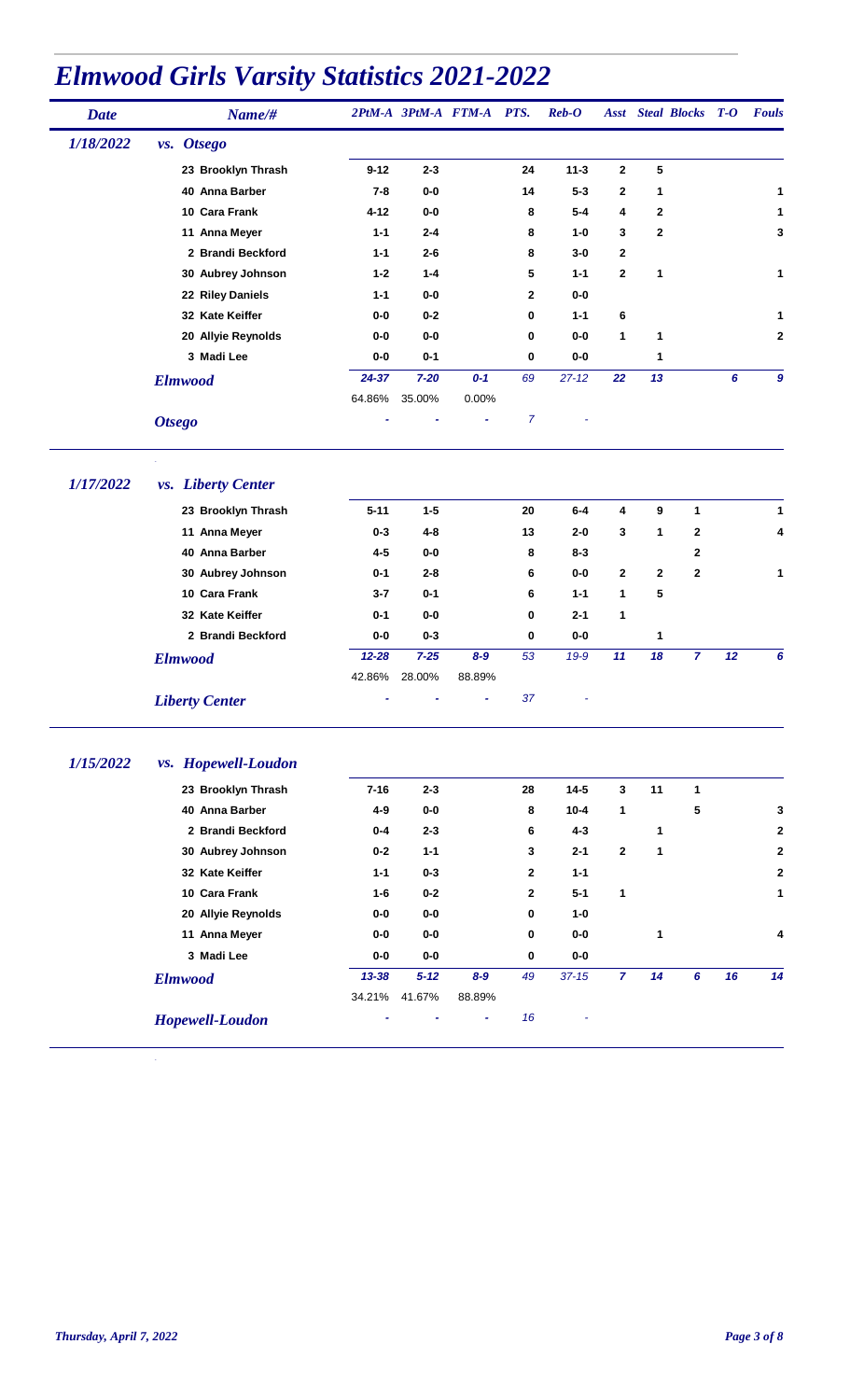| <b>Date</b> | Name/#             |          |          | 2PtM-A 3PtM-A FTM-A PTS. |                | $\mathbf{Reb}\text{-}\mathbf{O}$ |              |              | <b>Asst</b> Steal Blocks <b>T-O</b> |    | <b>Fouls</b>            |
|-------------|--------------------|----------|----------|--------------------------|----------------|----------------------------------|--------------|--------------|-------------------------------------|----|-------------------------|
| 1/13/2022   | vs. Rossford       |          |          |                          |                |                                  |              |              |                                     |    |                         |
|             | 23 Brooklyn Thrash | $6 - 14$ | $0-0$    |                          | 19             | $10-3$                           | 2            | 5            | 6                                   |    | 3                       |
|             | 11 Anna Meyer      | 4-6      | $1 - 2$  |                          | 12             | $4 - 4$                          | 4            | 4            |                                     |    |                         |
|             | 2 Brandi Beckford  | $2 - 7$  | $1 - 4$  |                          | 9              | $4 - 1$                          |              | $\mathbf{2}$ |                                     |    |                         |
|             | 40 Anna Barber     | $3-5$    | $0-0$    |                          | 6              | $3-0$                            |              | 1            | 4                                   |    | 2                       |
|             | 10 Cara Frank      | $1 - 14$ | $0 - 2$  |                          | $\overline{2}$ | $1-0$                            | 4            | 3            | 1                                   |    | $\overline{\mathbf{2}}$ |
|             | 3 Madi Lee         | $1 - 1$  | $0-0$    |                          | $\overline{2}$ | $1 - 1$                          |              | $\mathbf{2}$ |                                     |    |                         |
|             | 32 Kate Keiffer    | $0 - 2$  | $0-0$    |                          | $\bf{0}$       | $2 - 1$                          | $\mathbf{2}$ | 1            |                                     |    |                         |
|             | 30 Aubrey Johnson  | $0 - 1$  | $0 - 3$  |                          | $\mathbf 0$    | $2 - 2$                          | $\mathbf{1}$ | 1            |                                     |    | 1                       |
|             | 22 Riley Daniels   | $0-0$    | $0-0$    |                          | $\mathbf 0$    | $1 - 1$                          |              |              |                                     |    |                         |
|             | 20 Allyie Reynolds | $0-0$    | $0-0$    |                          | 0              | $0-0$                            |              | 1            |                                     |    |                         |
|             | <b>Elmwood</b>     | 17-50    | $2 - 11$ | $10 - 15$                | 50             | $28 - 13$                        | 13           | 20           | 11                                  | 19 | 8                       |
|             |                    | 34.00%   | 18.18%   | 66.67%                   |                |                                  |              |              |                                     |    |                         |
|             | <b>Rossford</b>    |          |          | ٠                        | 19             | ۰                                |              |              |                                     |    |                         |

*1/11/2022 vs. Tinora*

|               | 23 Brooklyn Thrash | $10 - 17$ | $0-0$    |           | 27           | $13 - 3$  | 1.           | 5  |    | 1              |
|---------------|--------------------|-----------|----------|-----------|--------------|-----------|--------------|----|----|----------------|
|               | 40 Anna Barber     | $5 - 10$  | $0-0$    |           | 12           | $7 - 6$   | 1            | 3  |    | 5              |
|               | 22 Riley Daniels   | $2 - 4$   | $0 - 2$  |           | 5            | $4-0$     | 1.           | 3  |    | $\overline{2}$ |
|               | 10 Cara Frank      | $1 - 7$   | $0-0$    |           | $\mathbf{2}$ | $7 - 3$   | $\mathbf{2}$ | 3  |    | 1              |
|               | 2 Brandi Beckford  | $0-0$     | $0-0$    |           | $\mathbf{2}$ | $0-0$     |              | 1  |    |                |
|               | 32 Kate Keiffer    | $0 - 2$   | $0-0$    |           | 0            | $0-0$     |              |    |    | $\mathbf{2}$   |
|               | 30 Aubrey Johnson  | $0 - 2$   | $0 - 2$  |           | 0            | $5 - 2$   | 3            |    |    |                |
|               | <b>Elmwood</b>     | $18 - 42$ | $0 - 4$  | $12 - 16$ | 48           | $36 - 14$ | 8            | 15 | 25 | 11             |
|               |                    | 42.86%    | $0.00\%$ | 75.00%    |              |           |              |    |    |                |
| <b>Tinora</b> |                    | ۰         | ٠        | ٠         | 38           | ۰         |              |    |    |                |

#### *1/7/2022 vs. Eastwood*

| 23 Brooklyn Thrash | $7 - 17$  | $2 - 5$  |         | 25 | $11 - 3$ | 5            | 5               | 4  |    | 5            |
|--------------------|-----------|----------|---------|----|----------|--------------|-----------------|----|----|--------------|
| 10 Cara Frank      | $6 - 11$  | $0-0$    |         | 12 | $5 - 2$  | $\mathbf{2}$ | $\mathbf{2}$    |    |    |              |
| 30 Aubrey Johnson  | $0 - 1$   | $2 - 3$  |         | 6  | $1-0$    | 3            | 3               | 1  |    | $\mathbf{2}$ |
| 40 Anna Barber     | $3-5$     | $0-0$    |         | 6  | $6-0$    | $\mathbf{2}$ |                 | 7  |    | $\mathbf{2}$ |
| 2 Brandi Beckford  | $1 - 1$   | $1 - 2$  |         | 5  | $2 - 0$  |              |                 |    |    | 1            |
| 11 Anna Meyer      | 0-0       | $0 - 3$  |         | 0  | $1-0$    | 4            | $\mathbf{2}$    | 1  |    | $\mathbf{2}$ |
| 32 Kate Keiffer    | $0-0$     | $0-0$    |         | 0  | $1 - 1$  |              |                 | 1  |    | 1            |
| <b>Elmwood</b>     | $17 - 35$ | $5 - 13$ | $5 - 8$ | 54 | $27 - 6$ | 16           | 12 <sup>°</sup> | 14 | 23 | 13           |
|                    | 48.57%    | 38.46%   | 62.50%  |    |          |              |                 |    |    |              |
| <b>Eastwood</b>    |           | ۰        | ۰       | 60 | ۰        |              |                 |    |    |              |
|                    |           |          |         |    |          |              |                 |    |    |              |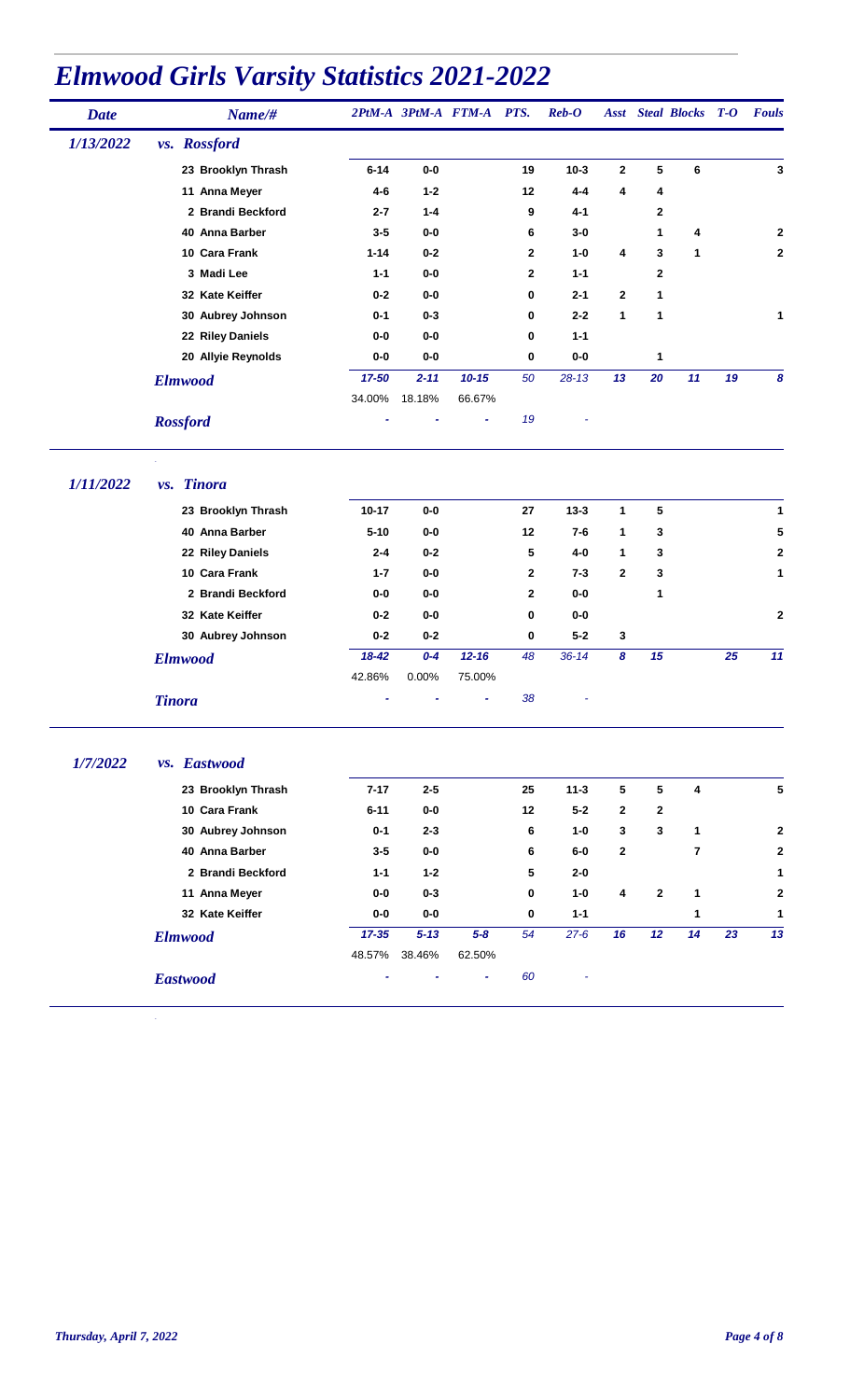| <b>Date</b> | Name/#             |           |          | 2PtM-A 3PtM-A FTM-A PTS. |                | $\boldsymbol{Reb}\text{-}\boldsymbol{O}$ |                | <b>Asst</b> Steal Blocks T-O |                | <b>Fouls</b> |
|-------------|--------------------|-----------|----------|--------------------------|----------------|------------------------------------------|----------------|------------------------------|----------------|--------------|
| 12/21/2021  | vs. Lake           |           |          |                          |                |                                          |                |                              |                |              |
|             | 23 Brooklyn Thrash | $10 - 18$ | $0 - 3$  |                          | 22             | $9 - 1$                                  | 3              | 3                            |                | 3            |
|             | 10 Cara Frank      | $7 - 14$  | $0 - 1$  |                          | 21             | $13 - 5$                                 | 3              | 1                            |                | 1            |
|             | 30 Aubrey Johnson  | $2 - 3$   | $2 - 3$  |                          | 12             | $10 - 3$                                 | 3              |                              |                | 3            |
|             | 40 Anna Barber     | $2 - 6$   | $0-0$    |                          | $\overline{7}$ | $10 - 4$                                 | $\overline{2}$ |                              |                | 4            |
|             | 11 Anna Meyer      | $0-0$     | $1 - 4$  |                          | 4              | $3 - 1$                                  |                | 3                            |                | 5            |
|             | 2 Brandi Beckford  | $0-0$     | $0 - 1$  |                          | $\overline{2}$ | $0-0$                                    |                |                              |                |              |
|             | 32 Kate Keiffer    | $0 - 2$   | $0 - 1$  |                          | 0              | $0-0$                                    | 1              |                              |                |              |
|             | 5 Jordyn Babcock   | $0-0$     | $0-0$    |                          | 0              | $0-0$                                    | 1              |                              |                | 1            |
|             | <b>Elmwood</b>     | $21 - 43$ | $3 - 13$ | $17 - 27$                | 68             | $45 - 14$                                | 13             | $\overline{7}$               | 27             | 17           |
|             |                    | 48.84%    | 23.08%   | 62.96%                   |                |                                          |                |                              |                |              |
|             | <b>Lake</b>        |           |          |                          | 57             |                                          |                |                              |                |              |
| 12/18/2021  | vs. Genoa          |           |          |                          |                |                                          |                |                              |                |              |
|             | 23 Brooklyn Thrash | $7 - 15$  | $0 - 4$  |                          | 22             | $12 - 5$                                 | 4              | 3                            |                | 3            |
|             | 10 Cara Frank      | $7 - 9$   | $0-0$    |                          | 14             | $6-2$                                    | 3              | 3                            |                | 1            |
|             | 40 Anna Barber     | 4-6       | $0-0$    |                          | 10             | $5-1$                                    |                | 3                            |                | 1            |
|             | 30 Aubrey Johnson  | $3 - 5$   | $1 - 5$  |                          | 9              | $4 - 2$                                  | 1              | 1                            |                | $\mathbf 2$  |
|             | 11 Anna Meyer      | $0 - 1$   | $2 - 4$  |                          | 6              | $2 - 2$                                  | 3              | 2                            |                |              |
|             | 2 Brandi Beckford  | $0 - 1$   | $2 - 2$  |                          | 6              | $0-0$                                    |                | 1                            |                | 2            |
|             | 32 Kate Keiffer    | $1 - 3$   | $0-0$    |                          | 3              | $1 - 0$                                  | 4              | 1                            |                | 1            |
|             | 3 Madi Lee         | $1 - 1$   | $0-0$    |                          | 2              | $0-0$                                    |                |                              |                | 1            |
|             | 22 Riley Daniels   | $0-0$     | $0-0$    |                          | 0              | $1 - 0$                                  |                | 1                            |                |              |
|             | 20 Allyie Reynolds | $0-0$     | $0-0$    |                          | 0              | $0-0$                                    |                |                              |                |              |
|             | 5 Jordyn Babcock   | $0-0$     | $0 - 2$  |                          | 0              | $1-0$                                    |                | 1                            |                |              |
|             | <b>Elmwood</b>     | $23 - 41$ | $5 - 17$ | $11 - 15$                | 72             | $32 - 12$                                | 15             | 16                           | $\overline{7}$ | 11           |

56.10% 29.41% 73.33%

*Genoa - - - 46 -*

#### *12/14/2021 vs. Woodmore*

| 23 Brooklyn Thrash | $7 - 11$  | $0 - 2$  |          | 19 | $15 - 3$  | 3            | 4            |    | $\overline{2}$ |
|--------------------|-----------|----------|----------|----|-----------|--------------|--------------|----|----------------|
| 40 Anna Barber     | $3 - 11$  | $0-0$    |          | 8  | $4 - 3$   | $\mathbf{2}$ |              |    | 4              |
| 10 Cara Frank      | $2 - 7$   | $0 - 1$  |          | 4  | $5 - 3$   |              |              |    | $\mathbf{2}$   |
| 11 Anna Meyer      | $2 - 3$   | $0 - 2$  |          | 4  | $0-0$     | 3            | $\mathbf{2}$ |    | $\overline{2}$ |
| 30 Aubrey Johnson  | $0 - 2$   | $1 - 2$  |          | 3  | $2 - 0$   | 1            | 1            |    | $\overline{2}$ |
| 2 Brandi Beckford  | $0 - 1$   | $1 - 2$  |          | 3  | $1-0$     | 1            | 1            |    | 1              |
| 32 Kate Keiffer    | $0 - 1$   | $0-0$    |          | 0  | $1 - 1$   |              |              |    | 1              |
| 5 Jordyn Babcock   | $0 - 1$   | $0 - 4$  |          | 0  | $2 - 0$   |              |              |    |                |
| <b>Elmwood</b>     | $14 - 37$ | $2 - 13$ | $7 - 11$ | 41 | $30 - 10$ | 10           | 8            | 18 | 14             |
|                    | 37.84%    | 15.38%   | 63.64%   |    |           |              |              |    |                |
| <b>Woodmore</b>    |           |          | ٠        | 51 | ٠         |              |              |    |                |
|                    |           |          |          |    |           |              |              |    |                |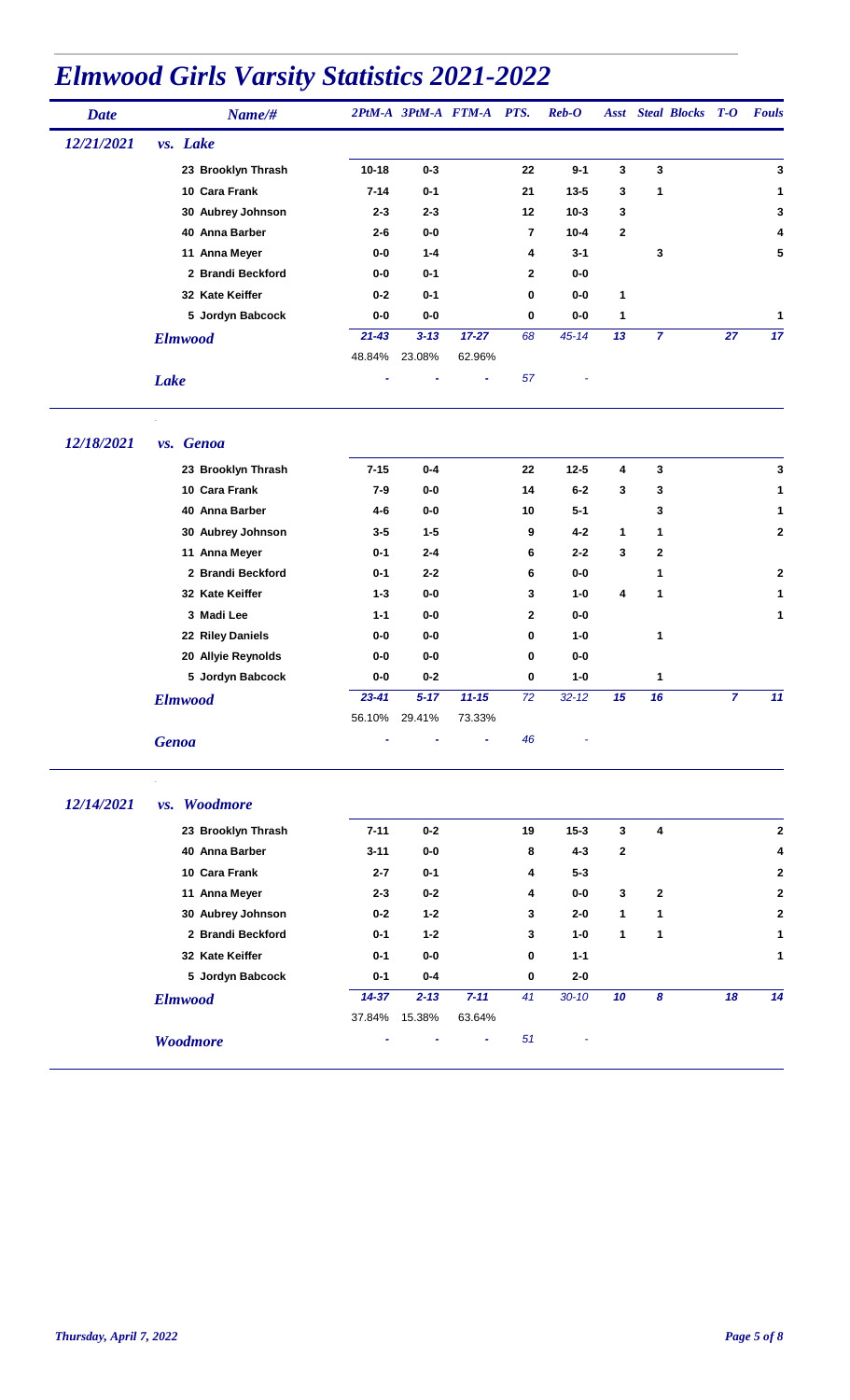| <b>Date</b> | Name/#             |           |          | 2PtM-A 3PtM-A FTM-A | PTS.     | $\boldsymbol{Reb}\text{-}\boldsymbol{O}$ |              |    | <b>Asst</b> Steal Blocks <b>T-O</b> |    | <b>Fouls</b>   |
|-------------|--------------------|-----------|----------|---------------------|----------|------------------------------------------|--------------|----|-------------------------------------|----|----------------|
| 12/11/2021  | vs. Fostoria       |           |          |                     |          |                                          |              |    |                                     |    |                |
|             | 40 Anna Barber     | $6 - 12$  | $0-0$    |                     | 15       | $4 - 2$                                  | 1            | 1  | $\mathbf{1}$                        |    | 3              |
|             | 30 Aubrey Johnson  | $3-6$     | $3 - 8$  |                     | 15       | 4-0                                      | $\mathbf{2}$ | 1  |                                     |    | $\overline{2}$ |
|             | 10 Cara Frank      | $4 - 5$   | $0 - 2$  |                     | 10       | $5 - 2$                                  | 1            | 1  |                                     |    |                |
|             | 23 Brooklyn Thrash | $2 - 5$   | $0-5$    |                     | 7        | $12 - 2$                                 | 3            | 9  | 1                                   |    | $\mathbf{2}$   |
|             | 11 Anna Meyer      | $1 - 2$   | $0 - 3$  |                     | 4        | $0-0$                                    | 9            | 3  |                                     |    | $\mathbf 2$    |
|             | 2 Brandi Beckford  | $0 - 1$   | $0-0$    |                     | $\bf{0}$ | $0-0$                                    |              |    |                                     |    |                |
|             | 5 Jordyn Babcock   | $0 - 2$   | $0-0$    |                     | 0        | $0-0$                                    | 1            |    |                                     |    | 3              |
|             | 32 Kate Keiffer    | $0 - 1$   | $0-0$    |                     | 0        | $0-0$                                    |              |    |                                     |    |                |
|             | <b>Elmwood</b>     | $16 - 34$ | $3 - 18$ | $10 - 14$           | 51       | $25 - 6$                                 | 17           | 15 | $\overline{2}$                      | 20 | 12             |
|             |                    | 47.06%    | 16.67%   | 71.43%              |          |                                          |              |    |                                     |    |                |
|             | <b>Fostoria</b>    |           |          | ۰                   | 38       |                                          |              |    |                                     |    |                |

*12/7/2021 vs. Otsego*

| 23 Brooklyn Thrash | $13 - 15$ | $0 - 2$  |          | 31       | $9 - 5$   | 6            | 11           |   |                |
|--------------------|-----------|----------|----------|----------|-----------|--------------|--------------|---|----------------|
| 40 Anna Barber     | $6 - 7$   | $0-0$    |          | 12       | $4 - 3$   | 3            | 3            |   | $\overline{2}$ |
| 11 Anna Meyer      | $3-6$     | $0 - 2$  |          | 9        | $0-0$     | $\mathbf{2}$ | $\mathbf{2}$ |   |                |
| 5 Jordyn Babcock   | $1 - 1$   | $2 - 3$  |          | 8        | $2 - 1$   | $\mathbf{2}$ | 3            |   | 3              |
| 32 Kate Keiffer    | $2 - 4$   | $1 - 4$  |          | 7        | $0-0$     | 1            | 5            |   | 1              |
| 10 Cara Frank      | $3 - 7$   | $0-0$    |          | 6        | $1-0$     | $\mathbf{2}$ | 1            |   | $\mathbf{2}$   |
| 30 Aubrey Johnson  | $2 - 4$   | $0 - 1$  |          | 5        | $2 - 1$   | 1            | 4            |   | $\overline{2}$ |
| 3 Madi Lee         | $2 - 3$   | $0 - 2$  |          | 4        | $1 - 1$   | 1            | $\mathbf{2}$ |   | $\mathbf{2}$   |
| 2 Brandi Beckford  | $0 - 4$   | $1 - 1$  |          | 3        | $1 - 0$   |              | 1            |   |                |
| 20 Allyie Reynolds | $0-0$     | $0-0$    |          | 0        | $0-0$     |              | 1            |   | 1              |
| 22 Riley Daniels   | 0-0       | $0 - 1$  |          | $\bf{0}$ | $0-0$     |              |              |   |                |
| <b>Elmwood</b>     | $32 - 51$ | $4 - 16$ | $9 - 11$ | 85       | $20 - 11$ | 18           | 33           | 4 | 13             |
|                    | 62.75%    | 25.00%   | 81.82%   |          |           |              |              |   |                |
| <b>Otsego</b>      |           |          |          | 15       |           |              |              |   |                |
|                    |           |          |          |          |           |              |              |   |                |

#### *12/2/2021 vs. Rossford*

| 23 Brooklyn Thrash | $8 - 12$  | $0 - 6$  |          | 16             | $9 - 3$   | 3            | 4            |              |   |              |
|--------------------|-----------|----------|----------|----------------|-----------|--------------|--------------|--------------|---|--------------|
| 11 Anna Meyer      | $3-6$     | $3 - 7$  |          | 16             | 0-0       | 4            | 5            |              |   | 3            |
| 2 Brandi Beckford  | $1 - 1$   | $1 - 2$  |          | 7              | $0-0$     |              | $\mathbf{2}$ |              |   |              |
| 10 Cara Frank      | $3 - 12$  | $0-0$    |          | 6              | $5 - 2$   | $\mathbf{2}$ | 3            |              |   | 1            |
| 30 Aubrey Johnson  | $3-6$     | $0 - 2$  |          | 6              | $8 - 4$   |              |              | 1            |   | 3            |
| 40 Anna Barber     | $2 - 4$   | $0-0$    |          | 5              | $6-4$     |              | 1            | $\mathbf{3}$ |   | $\mathbf{2}$ |
| 32 Kate Keiffer    | $1 - 2$   | $0 - 1$  |          | $\mathbf{2}$   | $0-0$     | $\mathbf{2}$ |              |              |   |              |
| 5 Jordyn Babcock   | $0-0$     | $0-0$    |          | $\overline{2}$ | $3 - 3$   | 1            | $\mathbf{1}$ |              |   | 1            |
| 3 Madi Lee         | $0 - 1$   | $0-0$    |          | 1              | $0-0$     |              |              |              |   | 1            |
| 20 Allyie Reynolds | $0-0$     | $0-0$    |          | 0              | $1 - 1$   |              |              |              |   | 1            |
| 22 Riley Daniels   | $0-0$     | $0-0$    |          | 0              | $1 - 0$   |              |              |              |   | 1            |
| <b>Elmwood</b>     | $21 - 44$ | $4 - 18$ | $7 - 10$ | 61             | $33 - 17$ | 12           | 16           | 4            | 8 | 13           |
|                    | 47.73%    | 22.22%   | 70.00%   |                |           |              |              |              |   |              |
| <b>Rossford</b>    |           |          |          | 15             |           |              |              |              |   |              |
|                    |           |          |          |                |           |              |              |              |   |              |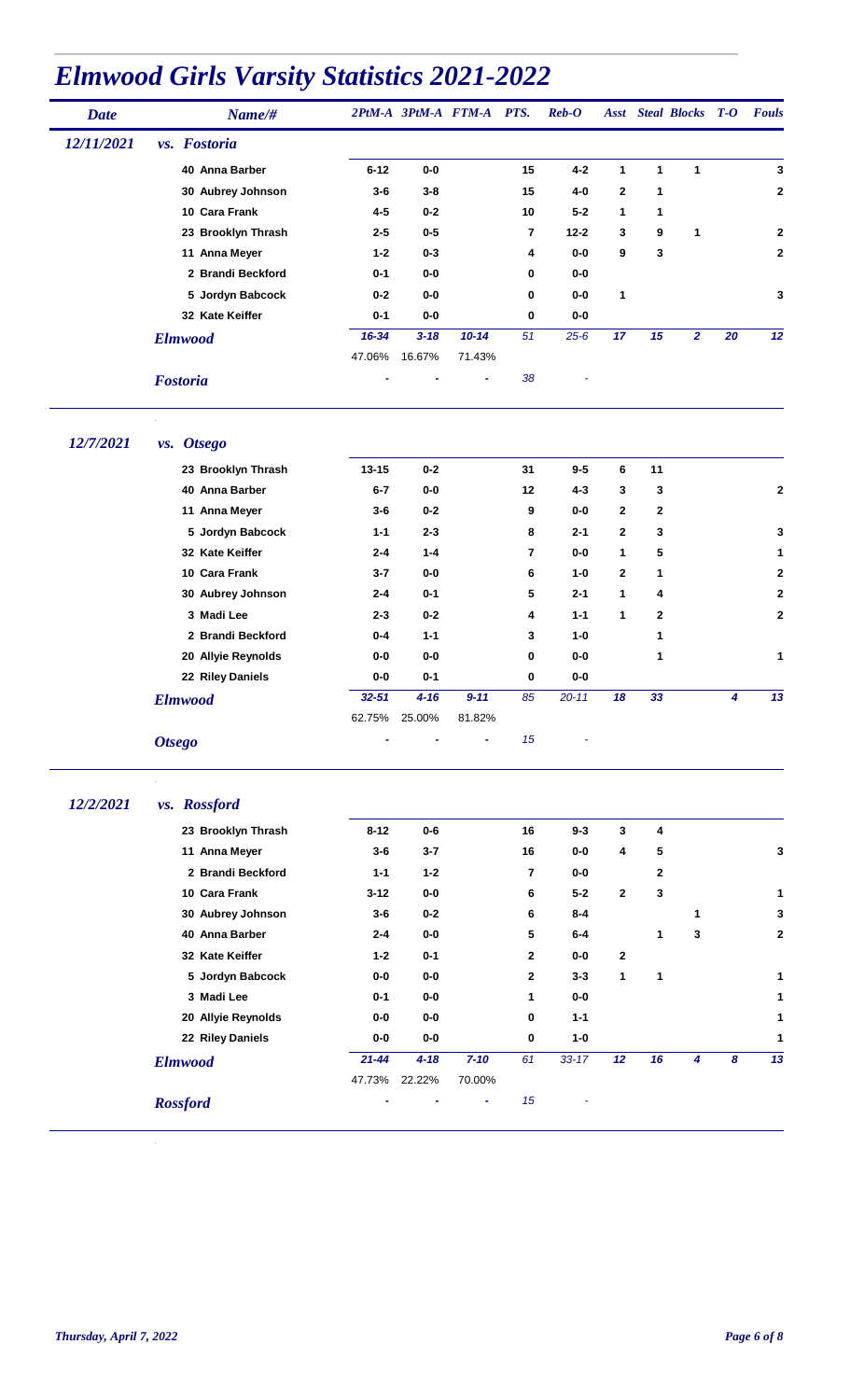| <b>Date</b> | Name/#                              |          | 2PtM-A 3PtM-A FTM-A |          | PTS.         | $\boldsymbol{Reb}\text{-}\boldsymbol{O}$ | <b>Asst</b> |              | <b>Steal Blocks T-O</b> |    | <b>Fouls</b> |
|-------------|-------------------------------------|----------|---------------------|----------|--------------|------------------------------------------|-------------|--------------|-------------------------|----|--------------|
| 11/30/2021  | <b>Van Buren</b><br>$\mathbf{v}$ s. |          |                     |          |              |                                          |             |              |                         |    |              |
|             | 23 Brooklyn Thrash                  | $9 - 18$ | $1 - 3$             |          | 24           | $7 - 4$                                  | 5           | 10           | 1                       |    | 1            |
|             | 11 Anna Meyer                       | $3-6$    | $2 - 6$             |          | 12           | $0-0$                                    | 3           | 4            | 1                       |    | 1            |
|             | 40 Anna Barber                      | $5 - 10$ | $0-0$               |          | 11           | $10 - 3$                                 | 2           | $\mathbf{2}$ | 1                       |    | 4            |
|             | 30 Aubrey Johnson                   | $1 - 4$  | $1 - 3$             |          | 5            | $6 - 3$                                  | 2           | 2            |                         |    | 1            |
|             | 5 Jordyn Babcock                    | 0-0      | $1 - 3$             |          | 3            | $0-0$                                    |             | 1            |                         |    | $\mathbf{2}$ |
|             | 10 Cara Frank                       | $1 - 6$  | $0 - 1$             |          | $\mathbf{2}$ | $3 - 1$                                  | 1           | 4            |                         |    | 1            |
|             | 32 Kate Keiffer                     | $0 - 1$  | $0 - 2$             |          | 1            | $1 - 1$                                  | 1           |              |                         |    | 1            |
|             | 2 Brandi Beckford                   | $0-0$    | $0 - 1$             |          | 0            | $0-0$                                    |             |              |                         |    |              |
|             | 20 Allyie Reynolds                  | 0-0      | 0-0                 |          | 0            | $0-0$                                    |             |              |                         |    |              |
|             | 3 Madi Lee                          | $0 - 1$  | $0 - 1$             |          | 0            | $0-0$                                    |             |              |                         |    | 1            |
|             | 22 Riley Daniels                    | 0-0      | $0-0$               |          | 0            | $1-0$                                    |             |              |                         |    |              |
|             | <b>Elmwood</b>                      | 19-46    | $5 - 20$            | $5 - 12$ | 58           | $28 - 12$                                | 14          | 23           | 3                       | 12 | 12           |
|             |                                     | 41.30%   | 25.00%              | 41.67%   |              |                                          |             |              |                         |    |              |
|             | <b>Van Buren</b>                    |          |                     | ۰        | 36           |                                          |             |              |                         |    |              |

*11/26/2021 vs. Eastwood*

| 23 Brooklyn Thrash | $13 - 26$ | $1 - 4$ |           | 32 | $12 - 3$  | 5            | 10             | 4 |    | 3            |
|--------------------|-----------|---------|-----------|----|-----------|--------------|----------------|---|----|--------------|
| 10 Cara Frank      | $4 - 10$  | $0 - 1$ |           | 14 | $6-2$     | 4            | 5              |   |    | 5            |
| 40 Anna Barber     | $3 - 7$   | $0-0$   |           | 8  | $6-5$     |              | 1              |   |    | 4            |
| 5 Jordyn Babcock   | $1 - 1$   | $0-0$   |           | 2  | $0-0$     | $\mathbf{2}$ | 1              |   |    | 1            |
| 11 Anna Meyer      | $1 - 2$   | $0 - 3$ |           | 2  | $2 - 0$   |              | 5              | 1 |    | $\mathbf{2}$ |
| 2 Brandi Beckford  | 0-0       | $0-0$   |           | 0  | $1 - 0$   |              |                |   |    |              |
| 30 Aubrey Johnson  | $0 - 1$   | $0 - 1$ |           | 0  | $2 - 0$   | 1            | $\overline{2}$ |   |    | $\mathbf{3}$ |
| 32 Kate Keiffer    | 0-0       | $0-0$   |           | 0  | $0-0$     | 1            |                |   |    |              |
| <b>Elmwood</b>     | $22 - 47$ | $1 - 9$ | $11 - 17$ | 58 | $29 - 10$ | 13           | 24             | 5 | 17 | 18           |
|                    | 46.81%    | 11.11%  | 64.71%    |    |           |              |                |   |    |              |
| <b>Eastwood</b>    |           |         | ٠         | 49 | ۰         |              |                |   |    |              |

#### *11/23/2021 vs. Arcadia*

| 23 Brooklyn Thrash | $7 - 15$ | $2 - 7$  |         | 20 | $6 - 3$   | 3            | 5  | 1 |                  | 1              |
|--------------------|----------|----------|---------|----|-----------|--------------|----|---|------------------|----------------|
| 40 Anna Barber     | $6-8$    | $0-0$    |         | 12 | 4-4       |              | 1  |   |                  |                |
| 30 Aubrey Johnson  | $1 - 4$  | $3 - 3$  |         | 11 | $1 - 1$   | $\mathbf{2}$ | 4  |   |                  | 3              |
| 11 Anna Meyer      | $2 - 2$  | $0 - 4$  |         | 5  | $3 - 2$   | 5            | 4  |   |                  | $\mathbf{2}$   |
| 32 Kate Keiffer    | $2 - 3$  | $0-0$    |         | 4  | $1 - 1$   | $\mathbf{2}$ | 2  |   |                  |                |
| 5 Jordyn Babcock   | 0-0      | $1 - 4$  |         | 3  | $4 - 1$   | 1            |    |   |                  | $\mathbf{2}$   |
| 2 Brandi Beckford  | $0 - 2$  | $1 - 3$  |         | 3  | $1 - 1$   | 1            | 1  |   |                  |                |
| 10 Cara Frank      | $1 - 4$  | $0 - 1$  |         | 3  | $4 - 1$   | 1            | 4  |   |                  | $\mathbf{2}$   |
| 20 Allyie Reynolds | $0-0$    | $0-0$    |         | 0  | $1 - 0$   |              |    |   |                  | 1              |
| 3 Madi Lee         | $0-0$    | $0 - 3$  |         | 0  | $0-0$     | 1            |    |   |                  | $\overline{2}$ |
| 22 Riley Daniels   | $0-0$    | $0-0$    |         | 0  | 0-0       |              |    |   |                  |                |
| <b>Elmwood</b>     | 19-38    | $7 - 25$ | $2 - 6$ | 61 | $25 - 14$ | 16           | 21 | 1 | $\boldsymbol{g}$ | 13             |
|                    | 50.00%   | 28.00%   | 33.33%  |    |           |              |    |   |                  |                |
| <b>Arcadia</b>     |          |          | ٠       | 14 |           |              |    |   |                  |                |
|                    |          |          |         |    |           |              |    |   |                  |                |